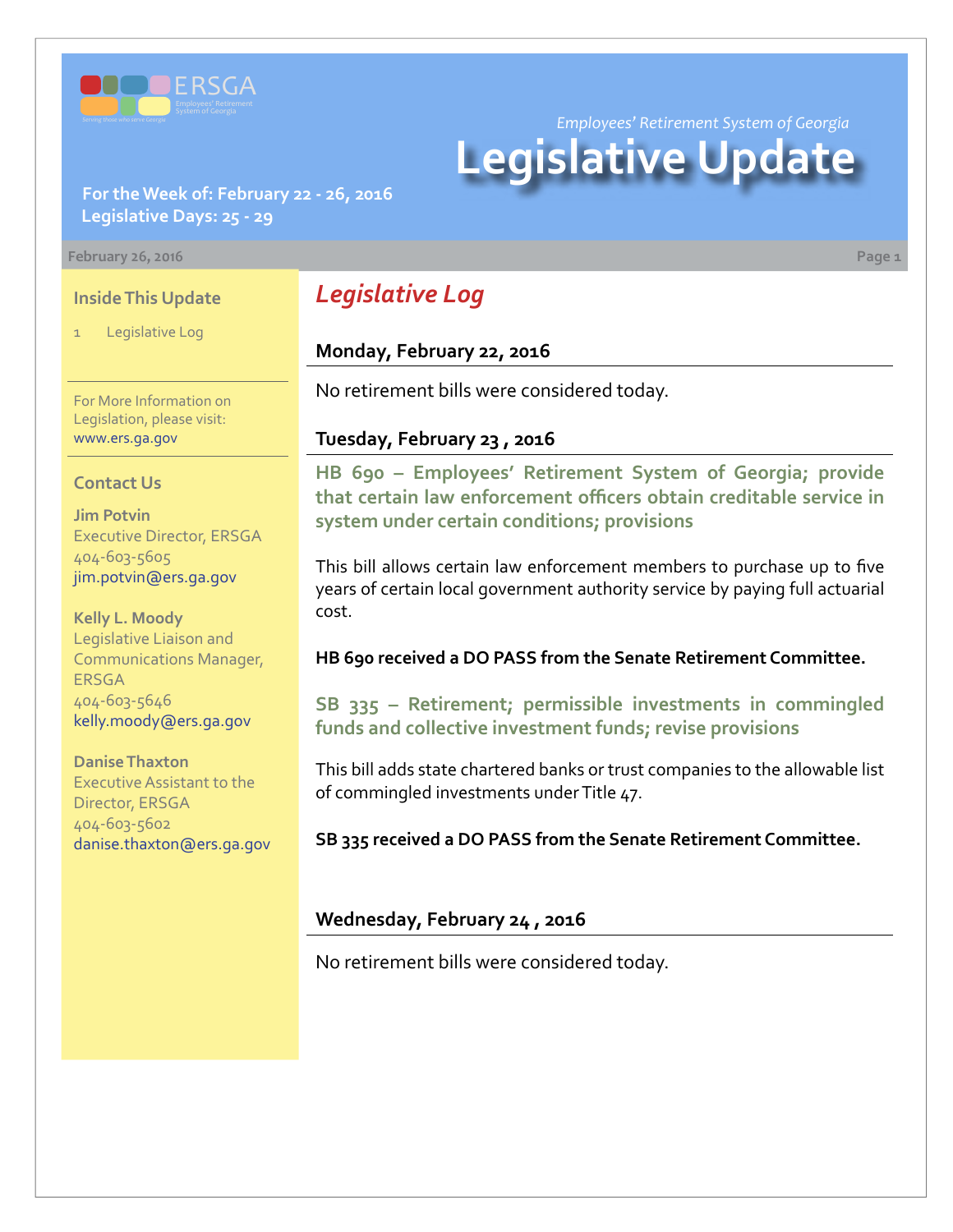# *Legislative Log (continued)*

# **Thursday, February 25, 2016**

**HB [421 – R](http://www.legis.ga.gov/legislation/en-US/Display/20152016/HB/421)etirement and pensions; officers employed by Department of Community Supervision shall be entitled to certain disability benefits; provide**

This bill is a companion bill to HB 310 (2015 Session), which creates a new Department of Community Supervision. Certain employees of the new Department will remain eligible for enhanced disability benefits once transferred. Certain employees of the new Department currently not eligible for enhanced disability benefits would become eligible upon passage.

### **HB 421 received a DO PASS from the Senate Public Safety Committee.**

## **HB [508 – A](http://www.legis.ga.gov/legislation/en-US/Display/20152016/HB/508)ppellate court judges; age of eligibility for certain benefits; decrease**

This bill changes the normal retirement age for Appellate Court Judges eligible to receive pension benefits from age 65 to age 60.

### **HB 508 received a DO PASS from the House Rules Committee and was placed on the House Debate Calendar for 2/26/16.**

**S[B 335 –](http://www.legis.ga.gov/legislation/en-US/Display/20152016/SB/335) Retirement; permissible investments in commingled funds and collective investment funds; revise provisions**

This bill adds state chartered banks or trust companies to the allowable list of commingled investments under Title 47.

### **SB 335 received a DO PASS from the Senate Rules Committee and was placed on the Senate Debate Calendar for 2/26/16 .**

### **Friday, February 26, 2016**

## **HB [508 – A](http://www.legis.ga.gov/legislation/en-US/Display/20152016/HB/508)ppellate court judges; age of eligibility for certain benefits; decrease**

This bill changes the normal retirement age for Appellate Court Judges eligible to receive pension benefits from age 65 to age 60.

**HB 508 received a DO PASS from the full House by a vote of 141 to 12.**